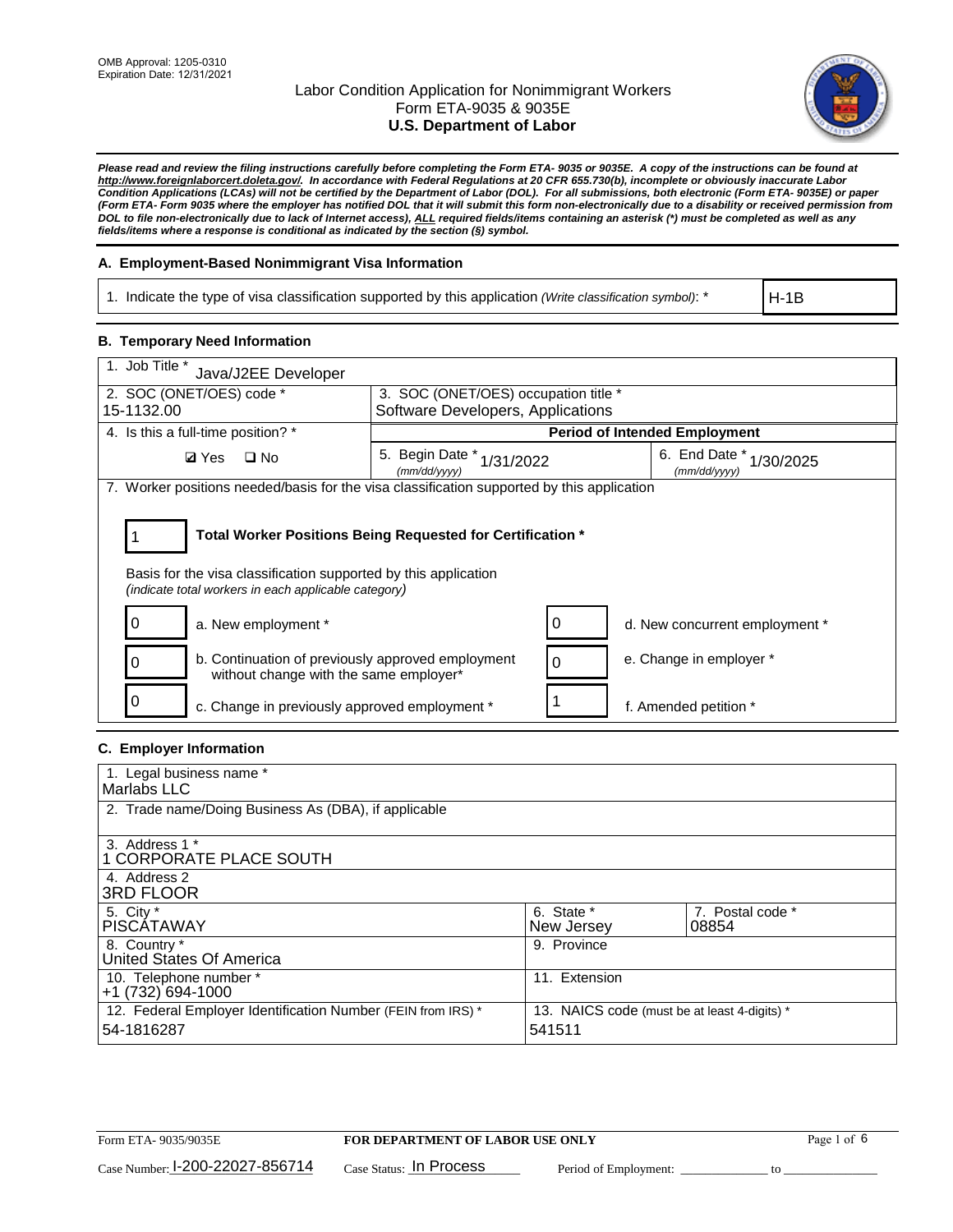

## **D. Employer Point of Contact Information**

**Important Note**: The information contained in this Section must be that of an employee of the employer who is authorized to act on behalf of the employer in labor certification matters. The information in this Section must be different from the agent or attorney information listed in Section E, unless the attorney is an employee of the employer.

| 1. Contact's last (family) name *               | 2. First (given) name * |                          | 3. Middle name(s)         |
|-------------------------------------------------|-------------------------|--------------------------|---------------------------|
| Vidyadharan                                     | Sanjay                  |                          |                           |
| 4. Contact's job title *<br>Chief Legal Officer |                         |                          |                           |
| 5. Address 1 *<br>1 CORPORATE PLACE SOUTH       |                         |                          |                           |
| 6. Address 2<br><b>3RD FLOOR</b>                |                         |                          |                           |
| 7. City *<br><b>PISCÁTAWAY</b>                  |                         | 8. State *<br>New Jersey | 9. Postal code *<br>08854 |
| 10. Country *<br>United States Of America       |                         | 11. Province             |                           |
| 12. Telephone number *                          | 13. Extension           | 14. E-Mail address       |                           |
| +1 (732) 694-1000                               | 1600                    | sanjay@marlabs.com       |                           |

# **E. Attorney or Agent Information (If applicable)**

**Important Note**: The employer authorizes the attorney or agent identified in this section to act on its behalf in connection with the filing of this application.

| 1. Is the employer represented by an attorney or agent in the filing of this application? *<br>If "Yes," complete the remainder of Section E below. |                                                 |                    |                               |  |                                                      | <b>Ø</b> No |
|-----------------------------------------------------------------------------------------------------------------------------------------------------|-------------------------------------------------|--------------------|-------------------------------|--|------------------------------------------------------|-------------|
| 2. Attorney or Agent's last (family) name §                                                                                                         | 3. First (given) name $\S$<br>4. Middle name(s) |                    |                               |  |                                                      |             |
| 5. Address 1 §                                                                                                                                      |                                                 |                    |                               |  |                                                      |             |
| 6. Address 2                                                                                                                                        |                                                 |                    |                               |  |                                                      |             |
| 7. City §                                                                                                                                           |                                                 | 8. State §         |                               |  | 9. Postal code §                                     |             |
| 10. Country §                                                                                                                                       |                                                 | 11. Province       |                               |  |                                                      |             |
| 12. Telephone number §                                                                                                                              | 13. Extension                                   | 14. E-Mail address |                               |  |                                                      |             |
| 15. Law firm/Business name §                                                                                                                        |                                                 |                    | 16. Law firm/Business FEIN §  |  |                                                      |             |
| 17. State Bar number (only if attorney) §                                                                                                           |                                                 |                    | standing (only if attorney) § |  | 18. State of highest court where attorney is in good |             |
| 19. Name of the highest State court where attorney is in good standing (only if attorney) §                                                         |                                                 |                    |                               |  |                                                      |             |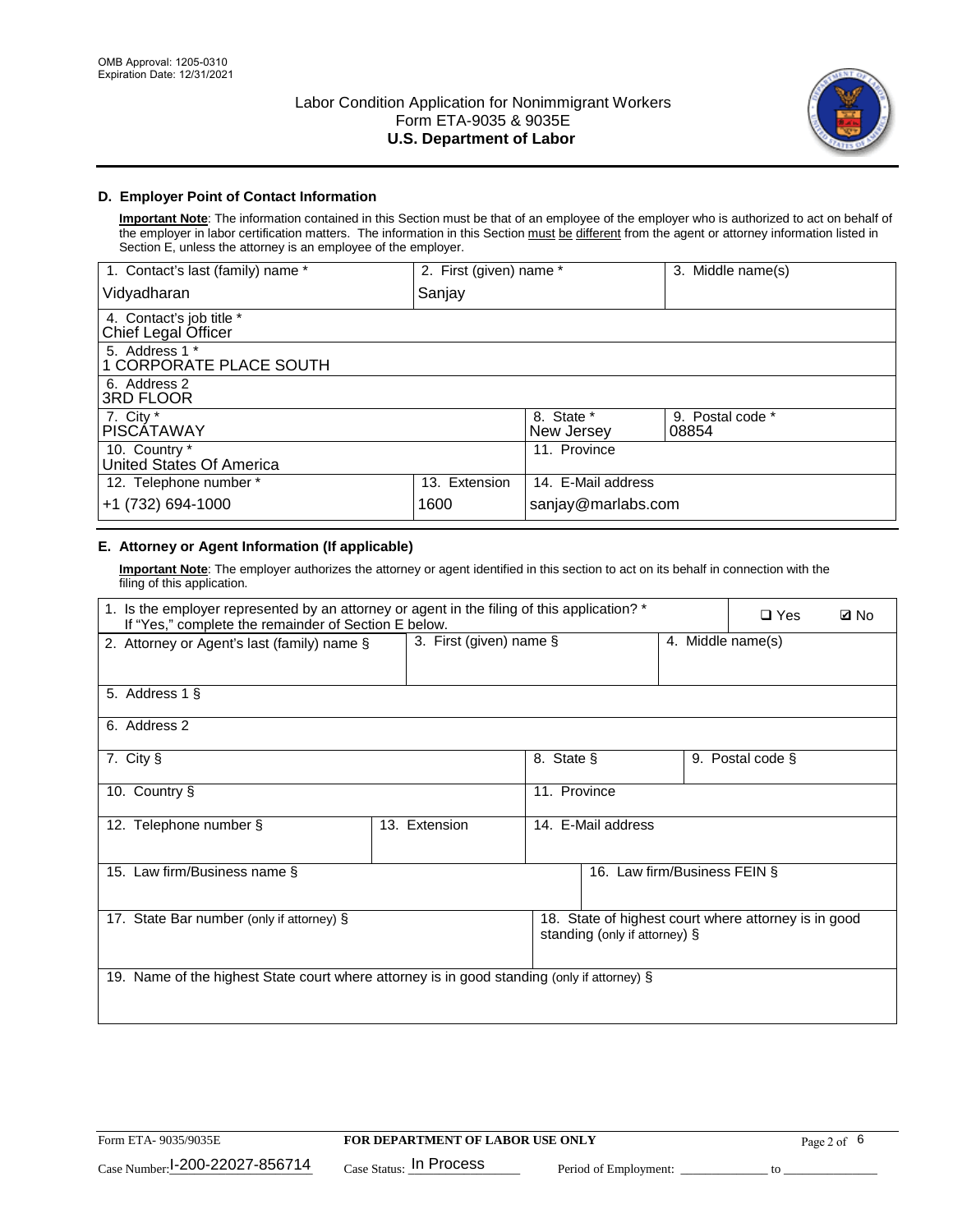

#### **F. Employment and Wage Information**

**Important Note**: The employer must define the intended place(s) of employment with as much geographic specificity as possible. Each intended place(s) of employment listed below must be the worksite or physical location where the work will actually be performed and cannot be a P.O. Box. The employer must identify all intended places of employment, including those of short duration, on the LCA. 20 CFR 655.730(c)(5). If the employer is submitting this form non-electronically and the work is expected to be performed in more than one location, an attachment must be submitted in order to complete this section. An employer has the option to use either a single Form ETA-9035/9035E or multiple forms to disclose all intended places of employment. If the employer has more than ten (10) intended places of employment at the time of filing this application, the employer must file as many additional LCAs as are necessary to list all intended places of employment. See the form instructions for further information about identifying all intended places of employment.

#### a.*Place of Employment Information* 1

|                                                                                    | 1. Enter the estimated number of workers that will perform work at this place of employment under<br>the LCA.*                 |  | 1                                        |                      |                          |              |  |  |
|------------------------------------------------------------------------------------|--------------------------------------------------------------------------------------------------------------------------------|--|------------------------------------------|----------------------|--------------------------|--------------|--|--|
|                                                                                    | 2. Indicate whether the worker(s) subject to this LCA will be placed with a secondary entity at this<br>place of employment. * |  |                                          |                      |                          | $\square$ No |  |  |
|                                                                                    | 3. If "Yes" to question 2, provide the legal business name of the secondary entity. §                                          |  |                                          |                      |                          |              |  |  |
|                                                                                    | Verizon                                                                                                                        |  |                                          |                      |                          |              |  |  |
|                                                                                    | 4. Address 1 *<br>6314 N MacArthur Blvd, Apt2056                                                                               |  |                                          |                      |                          |              |  |  |
|                                                                                    | 5. Address 2                                                                                                                   |  |                                          |                      |                          |              |  |  |
| Irving                                                                             | 6. City $*$<br>7. County *<br><b>Dallas</b><br>8. State/District/Territory *                                                   |  |                                          |                      |                          |              |  |  |
| Texas                                                                              |                                                                                                                                |  | 9. Postal code *<br>75039                |                      |                          |              |  |  |
|                                                                                    | 10. Wage Rate Paid to Nonimmigrant Workers *                                                                                   |  | 10a. Per: (Choose only one)*             |                      |                          |              |  |  |
| □ Hour □ Week □ Bi-Weekly □ Month ☑ Year<br>From $\frac{1}{5}$ 94100 00<br>To: $$$ |                                                                                                                                |  |                                          |                      |                          |              |  |  |
|                                                                                    | 11. Prevailing Wage Rate *                                                                                                     |  | 11a. Per: (Choose only one)*             |                      |                          |              |  |  |
|                                                                                    | 94037 00<br>$\mathbf{\hat{S}}$                                                                                                 |  | □ Hour □ Week □ Bi-Weekly □ Month ☑ Year |                      |                          |              |  |  |
|                                                                                    | Questions 12-14. Identify the source used for the prevailing wage (PW) (check and fully complete only one): *                  |  |                                          |                      |                          |              |  |  |
| 12.<br>$\Box$                                                                      | A Prevailing Wage Determination (PWD) issued by the Department of Labor                                                        |  |                                          |                      | a. PWD tracking number § |              |  |  |
| 13.                                                                                | A PW obtained independently from the Occupational Employment Statistics (OES) Program                                          |  |                                          |                      |                          |              |  |  |
| $\mathbf v$                                                                        | a. Wage Level (check one): §                                                                                                   |  |                                          | b. Source Year §     |                          |              |  |  |
|                                                                                    | பெ<br>□⊪<br>$\Box$ N/A<br>□⊥<br>$\Box$ IV                                                                                      |  |                                          | 7/1/2021 - 6/30/2022 |                          |              |  |  |
| 14.                                                                                | A PW obtained using another legitimate source (other than OES) or an independent authoritative source                          |  |                                          |                      |                          |              |  |  |
|                                                                                    | a. Source Type (check one): §<br>b. Source Year §<br>$\Box$ CBA<br>$\Box$ DBA<br>$\square$ SCA<br>$\Box$ Other/ PW Survey      |  |                                          |                      |                          |              |  |  |
|                                                                                    | c. If responded "Other/ PW Survey" in question 14.a, enter the name of the survey producer or publisher §                      |  |                                          |                      |                          |              |  |  |
|                                                                                    | d. If responded "Other/ PW Survey" in question 14.a, enter the title or name of the PW survey §                                |  |                                          |                      |                          |              |  |  |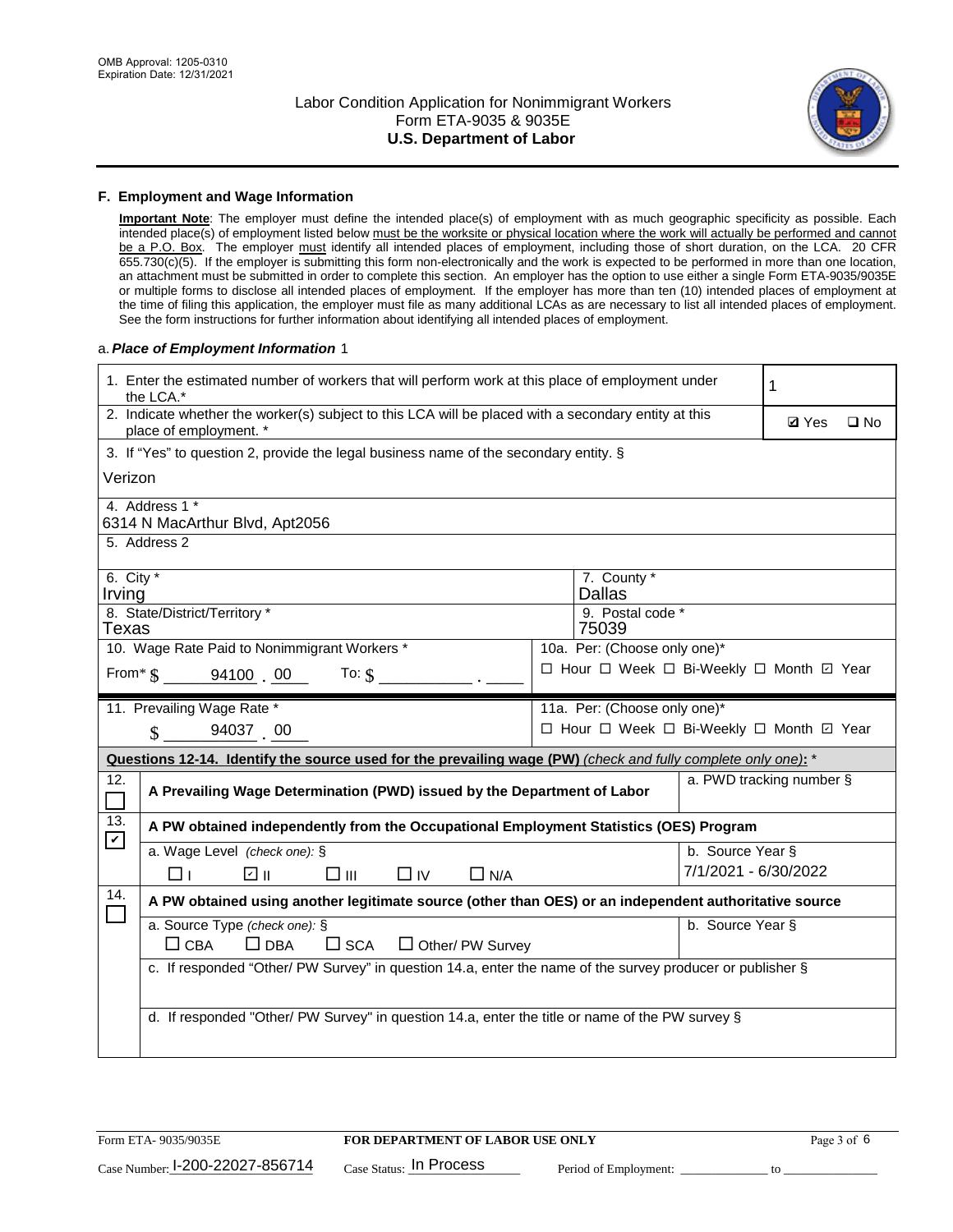

# **G. Employer Labor Condition Statements**

! *Important Note:* In order for your application to be processed, you MUST read Section G of the Form ETA-9035CP - General Instructions for the 9035 & 9035E under the heading "Employer Labor Condition Statements" and agree to all four (4) labor condition statements summarized below:

- (1) **Wages:** The employer shall pay nonimmigrant workers at least the prevailing wage or the employer's actual wage, whichever is higher, and pay for non-productive time. The employer shall offer nonimmigrant workers benefits and eligibility for benefits provided as compensation for services on the same basis as the employer offers to U.S. workers. The employer shall not make deductions to recoup a business expense(s) of the employer including attorney fees and other costs connected to the performance of H-1B, H-1B1, or E-3 program functions which are required to be performed by the employer. This includes expenses related to the preparation and filing of this LCA and related visa petition information. 20 CFR 655.731;
- (2) **Working Conditions:** The employer shall provide working conditions for nonimmigrants which will not adversely affect the working conditions of workers similarly employed. The employer's obligation regarding working conditions shall extend for the duration of the validity period of the certified LCA or the period during which the worker(s) working pursuant to this LCA is employed by the employer, whichever is longer. 20 CFR 655.732;
- (3) **Strike, Lockout, or Work Stoppage:** At the time of filing this LCA, the employer is not involved in a strike, lockout, or work stoppage in the course of a labor dispute in the occupational classification in the area(s) of intended employment. The employer will notify the Department of Labor within 3 days of the occurrence of a strike or lockout in the occupation, and in that event the LCA will not be used to support a petition filing with the U.S. Citizenship and Immigration Services (USCIS) until the DOL Employment and Training Administration (ETA) determines that the strike or lockout has ended. 20 CFR 655.733; and
- (4) **Notice:** Notice of the LCA filing was provided no more than 30 days before the filing of this LCA or will be provided on the day this LCA is filed to the bargaining representative in the occupation and area of intended employment, or if there is no bargaining representative, to workers in the occupation at the place(s) of employment either by electronic or physical posting. This notice was or will be posted for a total period of 10 days, except that if employees are provided individual direct notice by e-mail, notification need only be given once. A copy of the notice documentation will be maintained in the employer's public access file. A copy of this LCA will be provided to each nonimmigrant worker employed pursuant to the LCA. The employer shall, no later than the date the worker(s) report to work at the place(s) of employment, provide a signed copy of the certified LCA to the worker(s) working pursuant to this LCA. 20 CFR 655.734.

1. **I have read and agree to** Labor Condition Statements 1, 2, 3, and 4 above and as fully explained in Section G of the Form ETA-9035CP – General Instructions for the 9035 & 9035E and the Department's regulations at 20 CFR 655 Subpart H. \*

**Ø**Yes ロNo

#### **H. Additional Employer Labor Condition Statements –H-1B Employers ONLY**

!**Important Note***:* In order for your H-1B application to be processed, you MUST read Section H – Subsection 1 of the Form ETA 9035CP – General Instructions for the 9035 & 9035E under the heading "Additional Employer Labor Condition Statements" and answer the questions below.

#### *a. Subsection 1*

| 1. At the time of filing this LCA, is the employer H-1B dependent? §                                                                                                                                                                                            | ⊡ Yes      | □ No       |              |  |
|-----------------------------------------------------------------------------------------------------------------------------------------------------------------------------------------------------------------------------------------------------------------|------------|------------|--------------|--|
| 2. At the time of filing this LCA, is the employer a willful violator? $\S$                                                                                                                                                                                     |            | $\Box$ Yes | ⊡ No         |  |
| 3. If "Yes" is marked in questions H.1 and/or H.2, you must answer "Yes" or "No" regarding<br>whether the employer will use this application ONLY to support H-1B petitions or extensions of<br>status for exempt H-1B nonimmigrant workers? §                  |            |            | $\Box$ No    |  |
| 4. If "Yes" is marked in question H.3, identify the statutory basis for the<br>■ \$60,000 or higher annual wage<br>exemption of the H-1B nonimmigrant workers associated with this<br>□ Master's Degree or higher in related specialty<br>$\Box$ Both<br>LCA. § |            |            |              |  |
| H-1B Dependent or Willful Violator Employers -Master's Degree or Higher Exemptions ONLY                                                                                                                                                                         |            |            |              |  |
| 5. Indicate whether a completed Appendix A is attached to this LCA covering any H-1B<br>nonimmigrant worker for whom the statutory exemption will be based <b>ONLY</b> on attainment of a<br>Master's Degree or higher in related specialty. §                  | $\Box$ Yes | ⊡ No       | <b>Q</b> N/A |  |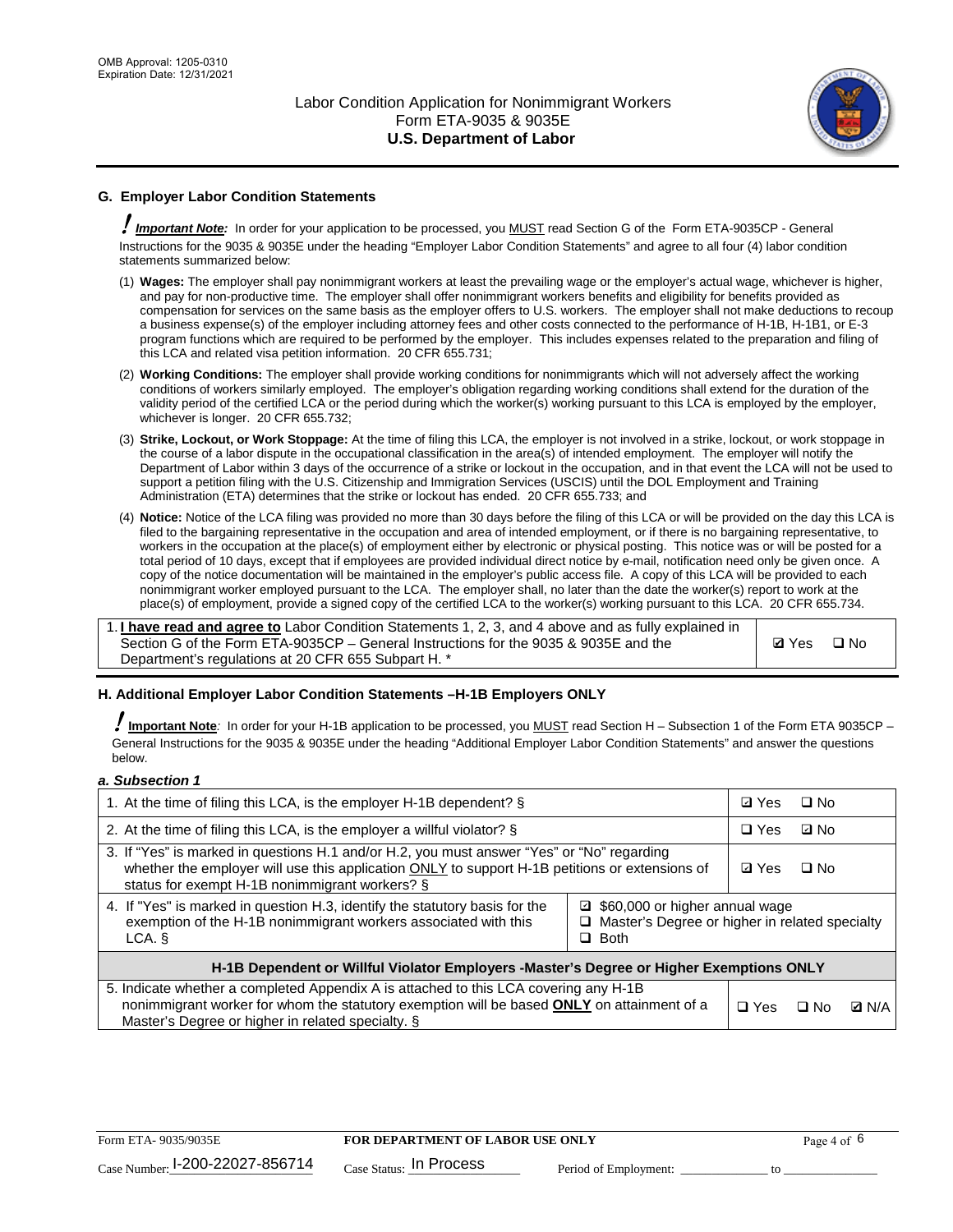

**If you marked "Yes" to questions H.a.1 (H-1B dependent) and/or H.a.2 (H-1B willful violator) and "No" to question H.a.3 (exempt H-1B nonimmigrant workers), you MUST read Section H – Subsection 2 of the Form ETA 9035CP – General Instructions for the 9035 & 9035E under the heading "Additional Employer Labor Condition Statements" and indicate your agreement to all three (3) additional statements summarized below.**

#### *b. Subsection 2*

- A. **Displacement:** An H-1B dependent or willful violator employer is prohibited from displacing a U.S. worker in its own workforce within the period beginning 90 days before and ending 90 days after the date of filing of the visa petition. 20 CFR 655.738(c);
- B. **Secondary Displacement:** An H-1B dependent or willful violator employer is prohibited from placing an H-1B nonimmigrant worker(s) with another/secondary employer where there are indicia of an employment relationship between the nonimmigrant worker(s) and that other/secondary employer (thus possibly affecting the jobs of U.S. workers employed by that other employer), unless and until the employer subject to this LCA makes the inquiries and/or receives the information set forth in 20 CFR 655.738(d)(5) concerning that other/secondary employer's displacement of similarly employed U.S. workers in its workforce within the period beginning 90 days before and ending 90 days after the date of such placement. 20 CFR 655.738(d). Even if the required inquiry of the secondary employer is made, the H-1B dependent or willful violator employer will be subject to a finding of a violation of the secondary displacement prohibition if the secondary employer, in fact, displaces any U.S. worker(s) during the applicable time period; and
- C. **Recruitment and Hiring:** Prior to filing this LCA or any petition or request for extension of status for nonimmigrant worker(s) supported by this LCA, the H-1B dependent or willful violator employer must take good faith steps to recruit U.S. workers for the job(s) using procedures that meet industry-wide standards and offer compensation that is at least as great as the required wage to be paid to the nonimmigrant worker(s) pursuant to 20 CFR 655.731(a). The employer must offer the job(s) to any U.S. worker who applies and is equally or better qualified for the job than the nonimmigrant worker. 20 CFR 655.739.

| 6. I have read and agree to Additional Employer Labor Condition Statements A, B, and C above and |       |           |
|--------------------------------------------------------------------------------------------------|-------|-----------|
| as fully explained in Section H – Subsections 1 and 2 of the Form ETA 9035CP – General           | □ Yes | $\Box$ No |
| Instructions for the 9035 & 9035E and the Department's regulations at 20 CFR 655 Subpart H. §    |       |           |

#### **I. Public Disclosure Information**

! **Important Note***:* You must select one or both of the options listed in this Section.

|  | 1. Public disclosure information in the United States will be kept at: * |  |  |  |
|--|--------------------------------------------------------------------------|--|--|--|
|  |                                                                          |  |  |  |

**sqrt** Employer's principal place of business □ Place of employment

#### **J. Notice of Obligations**

A. Upon receipt of the certified LCA, the employer must take the following actions:

- o Print and sign a hard copy of the LCA if filing electronically (20 CFR 655.730(c)(3));<br>
Maintain the original signed and certified LCA in the employer's files (20 CFR 655.7
- Maintain the original signed and certified LCA in the employer's files (20 CFR 655.705(c)(2); 20 CFR 655.730(c)(3); and 20 CFR 655.760); and
- o Make a copy of the LCA, as well as necessary supporting documentation required by the Department of Labor regulations, available for public examination in a public access file at the employer's principal place of business in the U.S. or at the place of employment within one working day after the date on which the LCA is filed with the Department of Labor (20 CFR 655.705(c)(2) and 20 CFR 655.760).
- B. The employer must develop sufficient documentation to meet its burden of proof with respect to the validity of the statements made in its LCA and the accuracy of information provided, in the event that such statement or information is challenged (20 CFR 655.705(c)(5) and 20 CFR 655.700(d)(4)(iv)).
- C. The employer must make this LCA, supporting documentation, and other records available to officials of the Department of Labor upon request during any investigation under the Immigration and Nationality Act (20 CFR 655.760 and 20 CFR Subpart I).

*I declare under penalty of perjury that I have read and reviewed this application and that to the best of my knowledge, the*  information contained therein is true and accurate. I understand that to knowingly furnish materially false information in the *preparation of this form and any supplement thereto or to aid, abet, or counsel another to do so is a federal offense punishable by fines, imprisonment, or both (18 U.S.C. 2, 1001,1546,1621).*

| 1. Last (family) name of hiring or designated official *   2. First (given) name of hiring or designated official *   3. Middle initial §<br>Vidyadharan | Saniav           |  |
|----------------------------------------------------------------------------------------------------------------------------------------------------------|------------------|--|
| 4. Hiring or designated official title *<br>Chief Legal Officer                                                                                          |                  |  |
| 5. Signature *                                                                                                                                           | 6. Date signed * |  |

| Form ETA-9035/9035E                         | <b>FOR DEPARTMENT OF LABOR USE ONLY</b> |                       |  |
|---------------------------------------------|-----------------------------------------|-----------------------|--|
| $_{\text{Case Number:}}$ I-200-22027-856714 | $_{\rm Case~S status:}$ In Process      | Period of Employment: |  |